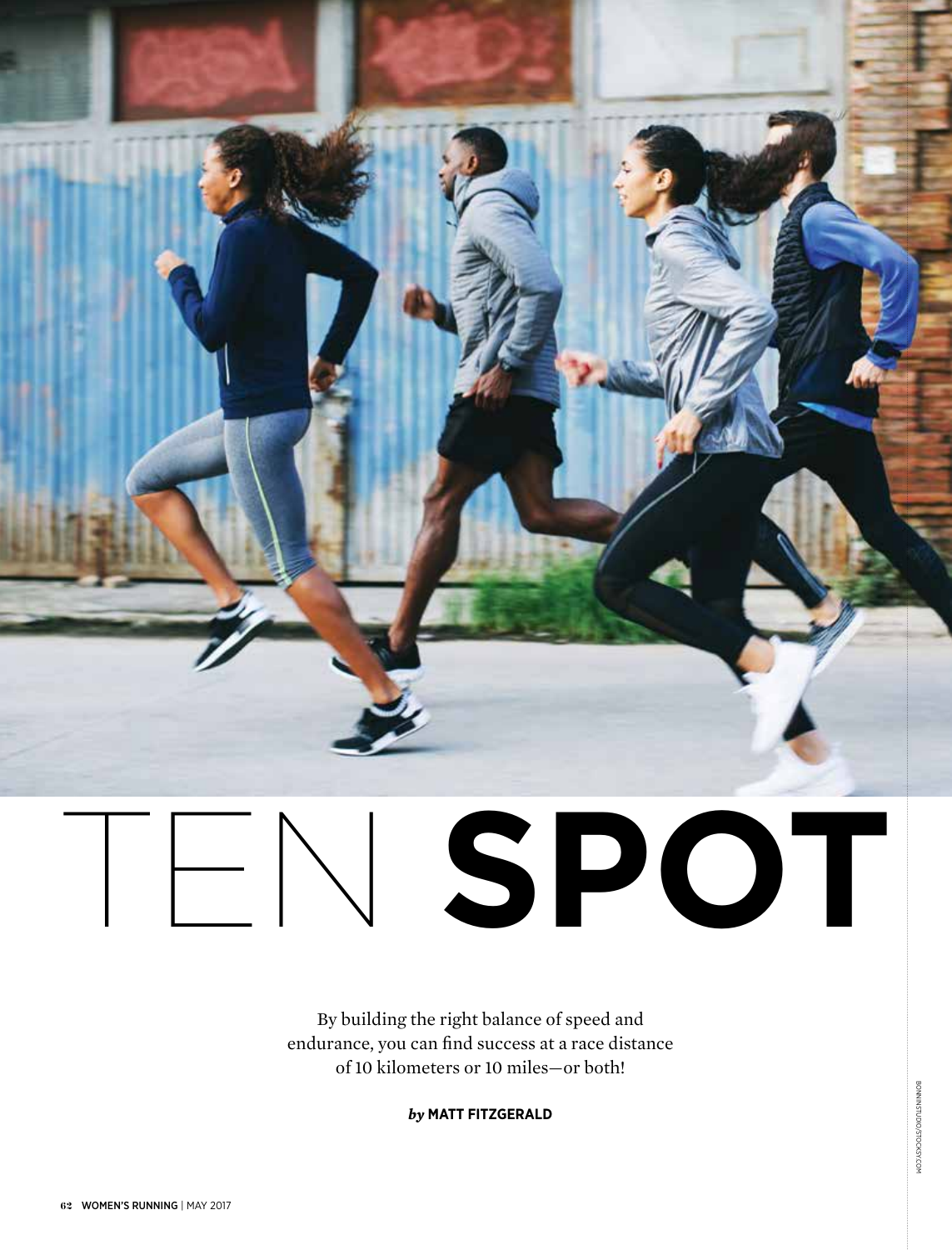

#### **Most American runners are comfortable switching**

between imperial measurements (inches, feet, yards, miles) and metric measurements (centimeters, meters, kilometers). Some of the races we do are measured in miles, others in kilometers. When we train on the road, we typically record our distance in miles. But when we hit the track, we switch to meters without batting an eyelash.

You don't have to be a mathematical genius to do this. The important thing to understand is that a mile is more than 60 percent longer

than a kilometer. On a practical level, this means that if you start a 10-mile race at your 10K pace, you're going to be in for a world of hurt in the last 3.8 miles!

When it comes to training for these events, though, the two measurement systems aren't so different. The training required to run a successful 10K is very close to optimal training for a 10-miler. For proof of this, look no further than the example set by Kenyan-born American runner Janet Bawcom in 2014. On March 22 of that year, Bawcom won the Azalea Trail Run 10K in 32:03, one of the fastest road times ever recorded for this distance. Just two weeks later, taking advantage of the same blend of speed and endurance she developed in her training, Bawcom set an American record of 52:12 at the Cherry Blossom 10-Miler.

#### **Training for 10**

The most effective way to train for a 10-miler is to train for a 10K first and then, once you're fully prepared for that distance, spend a few more weeks developing extra endurance. Of course, if you're going to train for a 10K on the way toward running a 10-miler, you might as well run a 10K too! The ideal time to do the 10K is about four weeks before your 10-miler.

The following training plan provides a few options for runners aiming to run "10." The first option is to complete the first eight weeks, run a 10K at the end of week 8, and stop there. Or you can continue on and run a 10-miler four weeks later. A third option is to skip the 10K race, running a solo 10K time trial instead on that day, and just do the 10-miler. The plan also has a beginner ver-

### **Bucket List**

*Ten-mile races are a little hard to find compared to many other race distances. But there are some good ones out there. Here's our top five.*

#### **Army Ten-Miler**

Washington, DC There's no better way to tour our nation's capital than by running this race on the second Sunday in June. Featuring a flat, smooth course, it's also a good race in which to go for a fast time. **armytenmiler.com**

#### **Broad Street Run**

Philadelphia, PA America's largest 10-mile road race attracts more than 40,000 runners to the City of Brotherly Love on the first Sunday in May each year. Cue up the "Rocky" theme music when training for this one. **broadstreetrun.com**

#### **Cherry Blossom Ten Mile Run**

Washington, DC Created in 1973 as a tuneup race for runners preparing for the Boston Marathon, the Cherry Blossom Ten Mile Run is still going strong,

sion (unshaded boxes) and an advanced version (shaded boxes).

The advanced plan includes workouts that may be done either as a run or as a cross-training session. If you choose to cross-train, select a legs-dominant, non-impact cardio activity such as the elliptical trainer or cycling.

Both the beginner and advanced plans employ a simple, three-zone intensity scheme:

**Low intensity (LI)** is a comfortable jog that allows you to speak in full sentences without losing your breath.

**Moderate intensity (MI)**  corresponds to the highest

attracting more than 18,000 runners on the first Saturday in April—which may or may not coincide with the annual blooms of the cherry trees. **cherryblossom.org**

#### **Crim 10-Mile**

Flint, MI

This city has seen troubled times recently, but it remains a great place to run a 10-mile race. Born in 1977, the Crim 10-Mile is now part of the Crim Festival of Races, which includes 1-mile, 5K and 8K options as well. The fun all happens on the fourth weekend of August. **crim.org**

#### **Lighthouse Run**

Racine, WI This race gets its name from the city's Wind Point Lighthouse, which runners pass in two directions on the third Saturday in June. **ymcaracine.org/ lighthouserun**

speed you could sustain for 30 minutes (if you're a newer runner) to 60 minutes (if you're already in pretty good shape).

**High intensity (HI)** ranges from the highest speed you could sustain for about 5 minutes all the way to a relaxed sprint, or 95 percent effort. Tailor your highintensity efforts to the specific workout format, going harder when there are shorter bursts.

As with any training plan, listen to your body as you make your way through it, and give yourself extra rest if you feel unusually fatigued or sore on a given day.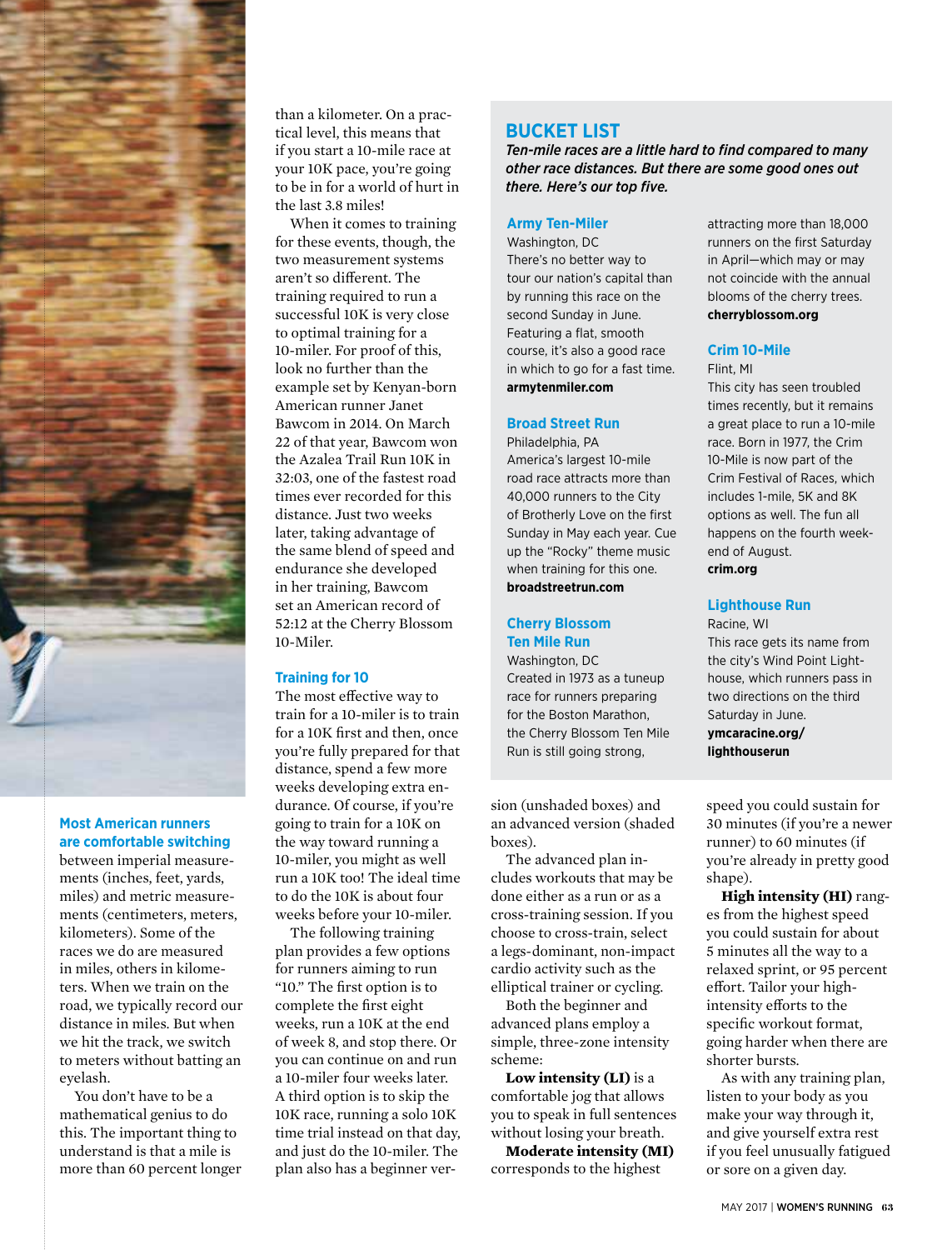## **TRAINING PLAN**

|                         | <b>MON</b>                                                                                                                                                                      | <b>TUE</b>                                                                          | <b>WED</b>                                           | <b>THUR</b>                 | <b>FRI</b>                                           | <b>SAT</b>                                           | <b>SUN</b>                      |  |  |  |  |
|-------------------------|---------------------------------------------------------------------------------------------------------------------------------------------------------------------------------|-------------------------------------------------------------------------------------|------------------------------------------------------|-----------------------------|------------------------------------------------------|------------------------------------------------------|---------------------------------|--|--|--|--|
| 1                       | <b>REST</b>                                                                                                                                                                     | <b>Speed Play Run</b><br>30:00 LI w/ 4 x 0:20 HI                                    | <b>REST</b>                                          | <b>Easy Run</b><br>30:00 LI | <b>Fast Finish Run</b><br>25:00 LI + 5:00 MI         | <b>REST</b>                                          | <b>Long Run</b><br>4 miles LI   |  |  |  |  |
|                         | <b>REST</b>                                                                                                                                                                     | <b>Speed Play Run</b><br>45:00 LI w/ 6 x 0:20 HI                                    | <b>Easy Run or</b><br><b>Cross-Train</b><br>30:00 LI | <b>Easy Run</b><br>45:00 LI | <b>Fast Finish Run</b><br>40:00 LI + 5:00 MI         | <b>Easy Run or</b><br><b>Cross-Train</b><br>30:00 LI | <b>Long Run</b><br>6 miles LI   |  |  |  |  |
| $\overline{\mathbf{2}}$ | <b>REST</b>                                                                                                                                                                     | <b>Speed Play Run</b><br>30:00 LI w/ 4 x 0:30 HI                                    | <b>REST</b>                                          | <b>Easy Run</b><br>30:00 LI | <b>Fast Finish Run</b><br>30:00 LI + 5:00 MI         | <b>REST</b>                                          | <b>Long Run</b><br>4.5 miles LI |  |  |  |  |
|                         | <b>REST</b>                                                                                                                                                                     | <b>Speed Play Run</b><br>45:00 LI w/ 6 x 0:30 HI                                    | <b>Easy Run or</b><br><b>Cross-Train</b><br>30:00 LI | <b>Easy Run</b><br>45:00 LI | <b>Fast Finish Run</b><br>45:00 LI + 5:00 MI         | <b>Easy Run or</b><br><b>Cross-Train</b><br>35:00 LI | <b>Long Run</b><br>6.5 miles LI |  |  |  |  |
| $\overline{\mathbf{3}}$ | <b>REST</b>                                                                                                                                                                     | <b>Speed Play Run</b><br>30:00 LI w/ 4 x 0:40 HI                                    | <b>REST</b>                                          | <b>Easy Run</b><br>30:00 LI | <b>Fast Finish Run</b><br>30:00 LI + 10:00 MI        | <b>REST</b>                                          | <b>Long Run</b><br>5 miles LI   |  |  |  |  |
|                         | <b>REST</b>                                                                                                                                                                     | <b>Speed Play Run</b><br>45:00 LI w/ 6 x 0:40 HI                                    | <b>Easy Run or</b><br><b>Cross-Train</b><br>35:00 LI | <b>Easy Run</b><br>45:00 LI | <b>Fast Finish Run</b><br>45:00 LI + 10:00 MI        | <b>Easy Run or</b><br><b>Cross-Train</b><br>35:00 LI | <b>Long Run</b><br>7 miles LI   |  |  |  |  |
| 4                       | <b>REST</b>                                                                                                                                                                     | <b>Speed Play Run</b><br>30:00 LI w/ 4 x 0:20 HI                                    | <b>REST</b>                                          | <b>Easy Run</b><br>30:00 LI | <b>Fast Finish Run</b><br>25:00 LI + 5:00 MI         | <b>REST</b>                                          | <b>Long Run</b><br>4 miles LI   |  |  |  |  |
|                         | <b>REST</b>                                                                                                                                                                     | <b>Speed Play Run</b><br>45:00 LI w/ 6 x 0:20 HI                                    | <b>Easy Run or</b><br><b>Cross-Train</b><br>30:00 LI | <b>Easy Run</b><br>45:00 LI | <b>Fast Finish Run</b><br>40:00 LI + 5:00 MI         | <b>Easy Run or</b><br><b>Cross-Train</b><br>30:00 LI | <b>Long Run</b><br>6 miles LI   |  |  |  |  |
| 5                       | <b>REST</b>                                                                                                                                                                     | <b>Hill Repetitions Run</b><br>10:00 LI<br>6 x (1:00 uphill HI/2:00 LI)<br>10:00 LI | <b>REST</b>                                          | <b>Easy Run</b><br>30:00 LI | <b>Tempo Run</b><br>12:00 LI<br>12:00 MI<br>12:00 LI | <b>REST</b>                                          | <b>Long Run</b><br>5.5 miles LI |  |  |  |  |
|                         | <b>REST</b>                                                                                                                                                                     | <b>Hill Repetitions Run</b><br>15:00 LI<br>8 x (1:00 uphill HI/2:00 LI)<br>15:00 LI | <b>Easy Run or</b><br><b>Cross-Train</b><br>35:00 LI | <b>Easy Run</b><br>45:00 LI | <b>Tempo Run</b><br>15:00 LI<br>15:00 MI<br>15:00 LI | <b>Easy Run or</b><br><b>Cross-Train</b><br>40:00 LI | <b>Long Run</b><br>7.5 miles LI |  |  |  |  |
| 6                       | <b>REST</b>                                                                                                                                                                     | <b>Interval Run</b><br>10:00 LI<br>6 x (1:30 HI/2:30 LI)<br>10:00 LI                | <b>REST</b>                                          | <b>Easy Run</b><br>30:00 LI | <b>Tempo Run</b><br>12:00 LI<br>15:00 MI<br>12:00 LI | <b>REST</b>                                          | <b>Long Run</b><br>6 miles LI   |  |  |  |  |
|                         | <b>REST</b>                                                                                                                                                                     | <b>Interval Run</b><br>15:00 LI<br>8 x (1:30 HI/2:30 LI)<br>15:00 LI                | <b>Easy Run or</b><br><b>Cross-Train</b><br>40:00 LI | <b>Easy Run</b><br>45:00 LI | <b>Tempo Run</b><br>15:00 LI<br>20:00 MI<br>15:00 LI | <b>Easy Run or</b><br><b>Cross-Train</b><br>40:00 LI | <b>Long Run</b><br>8 miles LI   |  |  |  |  |
| 7                       | <b>REST</b>                                                                                                                                                                     | <b>Interval Run</b><br>10:00 LI<br>6 x (2:00 HI/2:00 LI)<br>10:00 LI                | <b>REST</b>                                          | <b>Easy Run</b><br>30:00 LI | <b>Tempo Run</b><br>12:00 LI<br>18:00 MI<br>12:00 LI | <b>REST</b>                                          | <b>Long Run</b><br>6.5 miles LI |  |  |  |  |
|                         | <b>REST</b>                                                                                                                                                                     | <b>Interval Run</b><br>15:00 LI<br>8 x (2:00 HI/2:00 LI)<br>15:00 LI                | <b>Easy Run or</b><br><b>Cross-Train</b><br>40:00 LI | <b>Easy Run</b><br>45:00 LI | <b>Tempo Run</b><br>15:00 LI<br>25:00 MI<br>15:00 LI | <b>Easy Run or</b><br><b>Cross-Train</b><br>45:00 LI | <b>Long Run</b><br>9 miles LI   |  |  |  |  |
|                         | WHITE BOXES: Beginner   BLUE BOXES: Advanced   LI: Low intensity (easy pace)<br>MI: Medium intensity (moderately challenging pace) $\mid$ HI: High intensity (nearly sprinting) |                                                                                     |                                                      |                             |                                                      |                                                      |                                 |  |  |  |  |